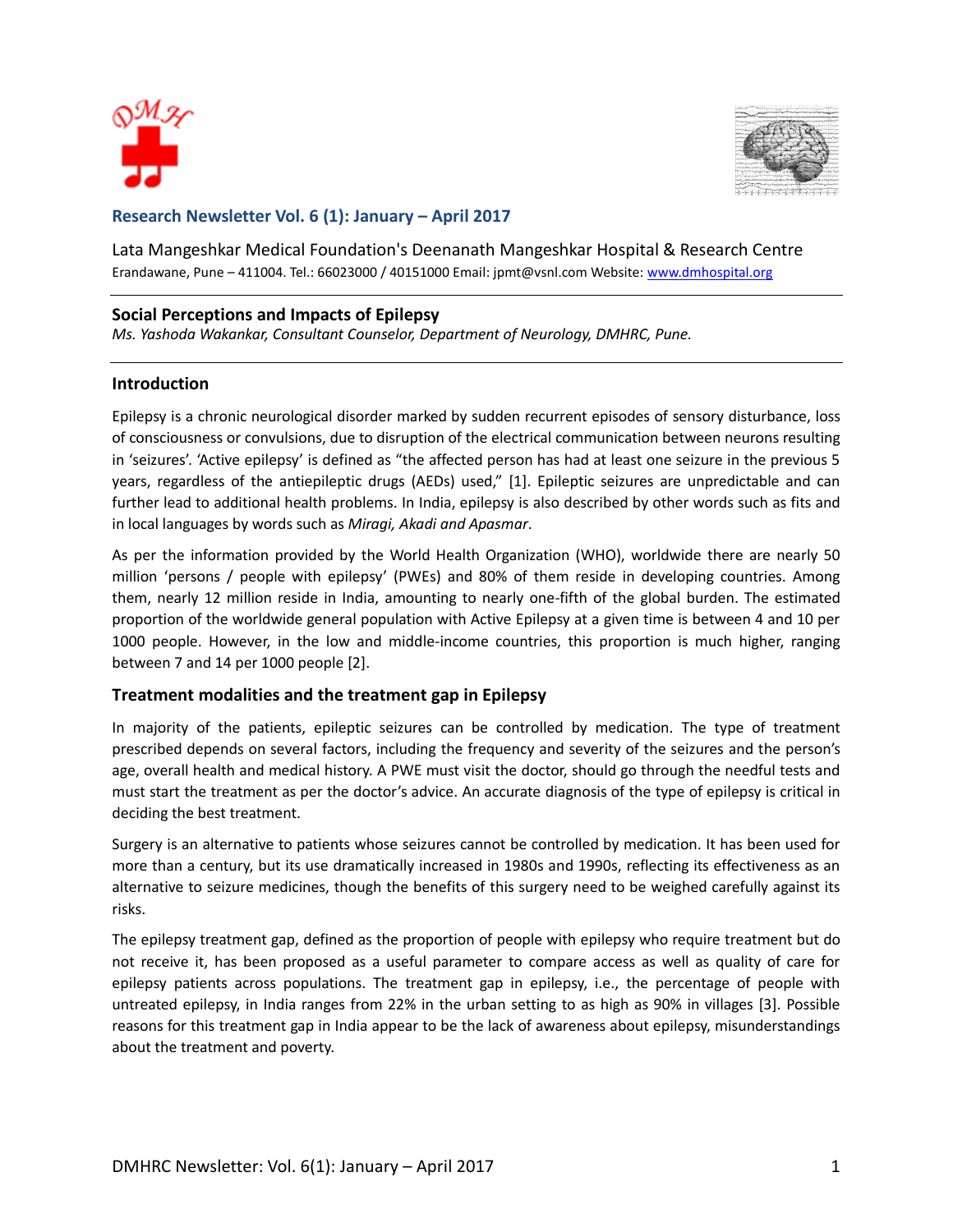## **Social aspects of Epilepsy**

Fear, misunderstanding, discrimination, and social stigma have surrounded epilepsy for centuries. There are many misunderstandings and misconceptions about epilepsy in the society. Unfortunately, this public's perception and misunderstanding further results in challenges often worse than the seizures itself.

In India, some diseases are considered as 'prestigious' while others as 'non-prestigious'. Epilepsy is one of the 'non-prestigious' disorders and has a huge social stigma. As a result, most people tend to hide the fact that they suffer from epilepsy. Furthermore, a common belief, especially prevalent in rural areas, is that a person with epilepsy is believed to be possessed by an evil spirit during the epileptic attack and as a result they are taken to faith healers or *Sadhus* for the treatment instead of qualified medical doctors.

### **Social aspects of epilepsy in children and women**

Epilepsy affects all age groups, but for children, a variety of issues exist that can affect one's childhood. Common causes of childhood seizures or epilepsy include fever, genetic causes, head injury, infections, lack of oxygen, and disorders of brain development. Many childhood seizures are benign, meaning that they are brief events that will not continue into adulthood and the child's development and intellect are usually normal. Other seizures are serious and often are associated with developmental delay or intellectual disability and persistent seizures.

Most children with epilepsy can attend school and can participate in most of the activities. Though many children are capable of functioning in a normal classroom environment, many may end up in special education schools. The social stigma can stand in the way, as the child is more prone to bullying. In some children, epilepsy may affect their education thereby leading to troubled learning and lower grades and may need extra help for the difficult subjects. Making sure that the school knows about the child's epilepsy would be best for the child's health. Good parenting also plays a key role in the development of these children.

Unfortunately, in India, many staff members in schools are not aware about epilepsy. Though there are schools which accept students with minor disabilities, they are very few in number. Because of this unawareness, parents tend to hide their child's epilepsy during the school admission process. However, if the child gets an epileptic seizure in the school, some school authorities may panic and may even think of removing such students from their school. Fortunately, some schools take a supportive role by initiating a dialogue with the parents and understanding their problems.

In the United States of America, there exists Federal Law for children with epilepsy. These laws are known as Individuals with Disabilities Education Act (IDEA) and section 504 of the Rehabilitation Act. It says that every child with any disability has the right to have education in any school. Indian government too has initiated Sarva Shiksha Abhiyan (2001) & Right to Education Act (2009), for ensuring the right to education of the people with disability and epilepsy is included under the disability section.

In women, epilepsy presents many more challenges compared to those in men. Epilepsy may affect sexual development, menstrual cycle, aspects of contraception, fertility, and reproduction. However, these problems will not occur in every woman with epilepsy.

There is also a strong social angle to this aspect. India is still a male dominant society and therefore women face more problems than men in leading normal life. As a result of this gender discrimination, conditions are favourable for men with epilepsy in receiving good parenting and education, in getting married, in getting a job and in getting an acceptance in the society. Furthermore, within the Indian system of 'arranged marriages' women with epilepsy face multiple challenges. Though, a well-educated and independent girl is living with controlled epilepsy and has to be on medication for life, most eligible boys and especially parents of these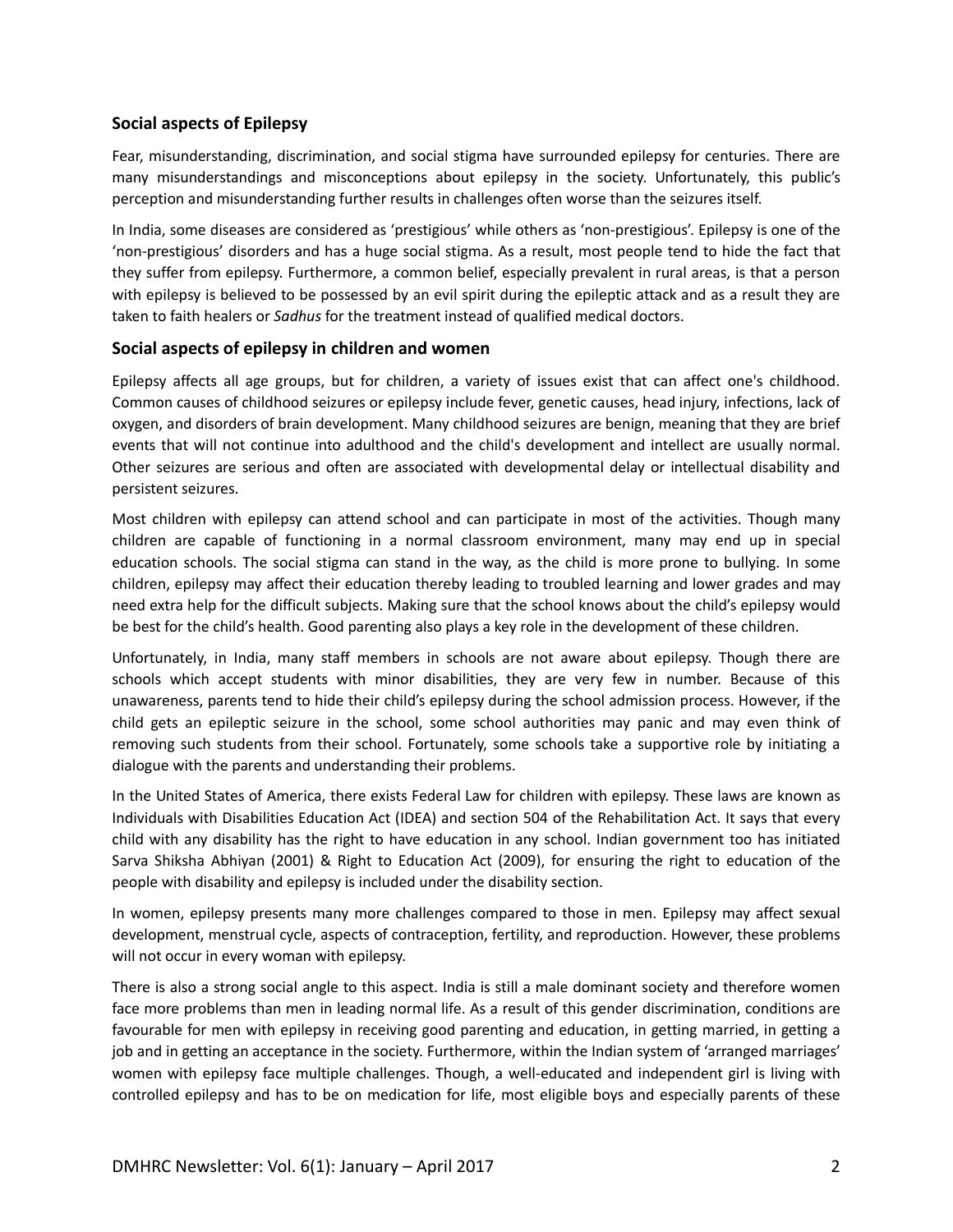boys would not accept her as their daughter-in-law. This happens mainly because of unawareness, misunderstandings and social taboo. Thus, it becomes difficult for these girls of marital age to get married. To some extent men with epilepsy too face such problems. As a result, parents tend to hide the epilepsy history of their daughter or son while arranging their marriage, but unfortunately in future, this itself may become a reason for separation in such couples.

Fortunately, in recent years, the gender discrimination in epilepsy patients appears to be reducing at least in the metro cities and hence, women here are becoming independent and getting good education. Further increase in awareness in the society is essential in changing the situation in favour of women.

## **Role of family members, counsellors and support groups**

Epilepsy and seizures can develop in any person at any age, but it is diagnosed more commonly in young children and old people [4]. The role of their caregivers and family members is certainly very important and in children the process of parenting also plays an extremely important role in their development.

Parents of epileptic children are always worried due to the fact that their child suffers from epilepsy, which is but natural. Most mothers tend to suffer from a "worried well syndrome". A common question which troubles these parents is that 'Why only our child has epilepsy?' They do try to find a reason, but most of the time they cannot identify any. In this situation, counselling and epilepsy support groups are extremely helpful for the parents and the caregivers to cope up with the problem.

A counsellor can play a very important role in helping PWEs and their families. In India, people still consider epilepsy as mental illness and hence, PWEs feel stigmatized and marginalised, even though they have good control over their epileptic seizures with medication. Not only the PWEs but also their families go through a lot of stress and strain. Doctors may not be able to spend enough time with the PWEs, in which case the role of an epilepsy counsellor becomes important because she/he can spend more time with the patient and the family members and reassure them that they can successfully cope up with the problems associated with epilepsy. Furthermore, the counsellor helps them to overcome anxiety and fear, helps to understand the nature of the seizures, informs them about their rights and helps to improve the relationships within the family.

Epilepsy support groups, typically established and run by Non-governmental Organisations (NGOs), are other important agencies in giving confidence to PWEs and family members and can help them to overcome the stress, anxiety and loneliness. The members being people who face similar issues and concerns, and have common experiences, can provide emotional and moral support to one another. They can share among themselves various coping strategies and thus feel empowered and develop a sense of community. The help may take the form of providing and evaluating relevant information, relating personal experiences, listening to and accepting others' experiences, providing sympathetic understanding and establishing social networks. A support group may also work to inform the public or engage in advocacy.

Epilepsy support groups, also help the PWEs to solve various other issues, as per their age group. As mentioned earlier, if a child is being removed from the school because of epilepsy, then the support group can help parents to know about their rights and the related laws. They can inform the school authorities about these laws and guide parents on their approach about this issue.

Matrimonial meets for the PWEs are also arranged by epilepsy support groups. Pune is perhaps the only city in India, where "Epilepsy Marriage Bureau" is run by the NGO. This marriage bureau is only for the people with controlled epilepsy, and receives queries from all over India. Till date this NGO has conducted 4 epilepsy matrimonial meets and has arranged 24 marriages of the PWEs.